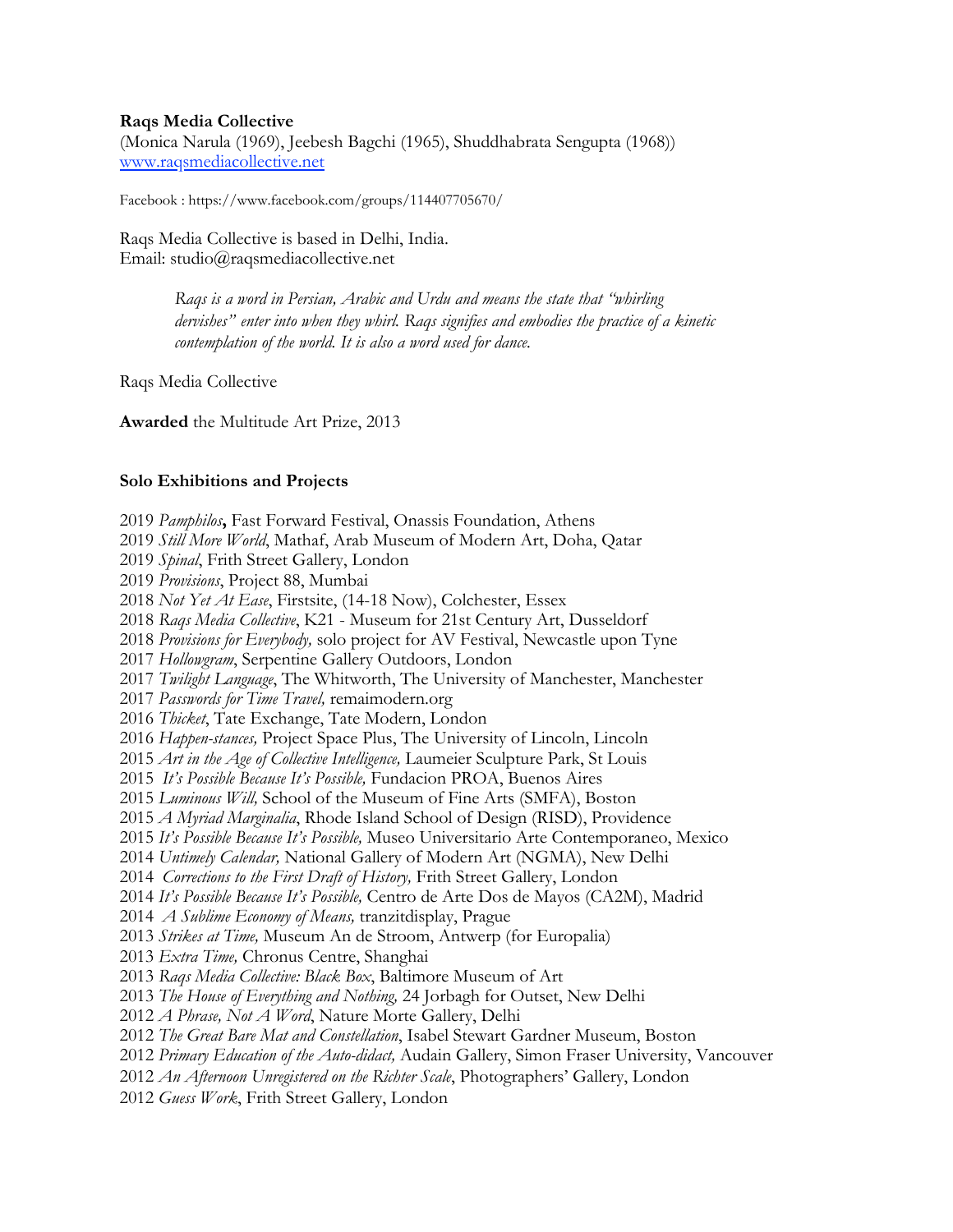*Reverse Engineering*, Nature Morte, Berlin *A Different Gravity*, Solo Booth, India Art Fair *Reading Light*, Siege du Parti Communiste Francaise, Place de Colonel Fabien Festival d'Automne, Paris *Surjection,* Art Gallery York University, Toronto, Canada *Premonition*, Experimenter Gallery, Kolkata *The Capital of Accumulation ++,* Project 88, Mumbai *The Surface of Each Day is a Different Planet,* E-flux Space, New York *The Capital of Accumulation,* Museum of Modern Art, Warsaw *The Capital of Accumulation,* HAU Theater, Berlin *Things that Happen while Falling in Love,* The Baltic, Newcastle *The Surface of Each Day is a Different Planet,* Tate Britain, London *Escapement,* Frith Street Gallery, London *When the Scales fall from Your Eyes,* Ikon Gallery, Birmingham *Decomposition,* Asia Art Archive, Hong Kong *The KD Vyas Correspondence, Vol.1*, Museum of Communications, Frankfurt *There Has Been a Change of Plan*, Nature Morte Gallery, New Delhi

- *The Impostor in the Waiting Room*, Bose Pacia Gallery, New York
- *The Wherehouse*, Palais des Beaux Arts, Brussels
- *The Listening Room*, Das TAT, Frankfurt
- *The Co-ordinates of Everyday Life*, Roomade, Brussels

### **Curatorial Projects**

- 2020 Yokohama Triennale, (Forthcoming)
- *In the Open or in Stealth*, MACBA, Barcelona
- *Specters of Communism: A Festival on the Revolutionary Century,* Haus der Kunst, Munich, Germany
- *11th Shanghai Biennale*, Power Station of Art, Shanghai
- *INSERT2014,* Mati Ghar, IGNCA, New Delhi
- 2012 August 2013 April *Sarai Reader 09: The Exhibition*, Devi Art Foundation, Gurgaon.
- 2012 The *Absent Photograph*, "PHoto Espana", Online aspect

*Steps Away from Oblivion*, "Indian Highway", Serpentine Gallery, London, Astrup Fearnley Museum, Oslo (2009), Herning Kunstmuseum, Denmark (2010), MAC, Lyon (2011), MAXXI, Rome (2011), Beijing (2012). Independent show at Lund Konsthalle (November 2009)

*The Rest of Now*, Manifesta 7, Sud Tyrol/Trentino Alto Adige, Italy

*Scenarios,* Manifesta 7, Sud Tyrol/Trentino Alto Adige, Italy (co-curated with Adam Budak, Anselm Franke, Hila Peleg)

*Building Sight*, Watermans Gallery, London

*Building Sight*, On Difference #2, Kunstverein Stuttgart

### **Public Art Projects**

*Blood of Stars* for Extracts from a Future History, Lulea, Sweden

*Utsushimi*, Oku-Noto Triennale, Suzu City, Japan

*Fourth Plinth Shortlist*, The National Gallery, London

*Perhaps (An Investigation Outside the Laws of Thought),* The Brayford Pool, Lincoln

*However Incongruous*, Yorkshire Sculpture Park, UK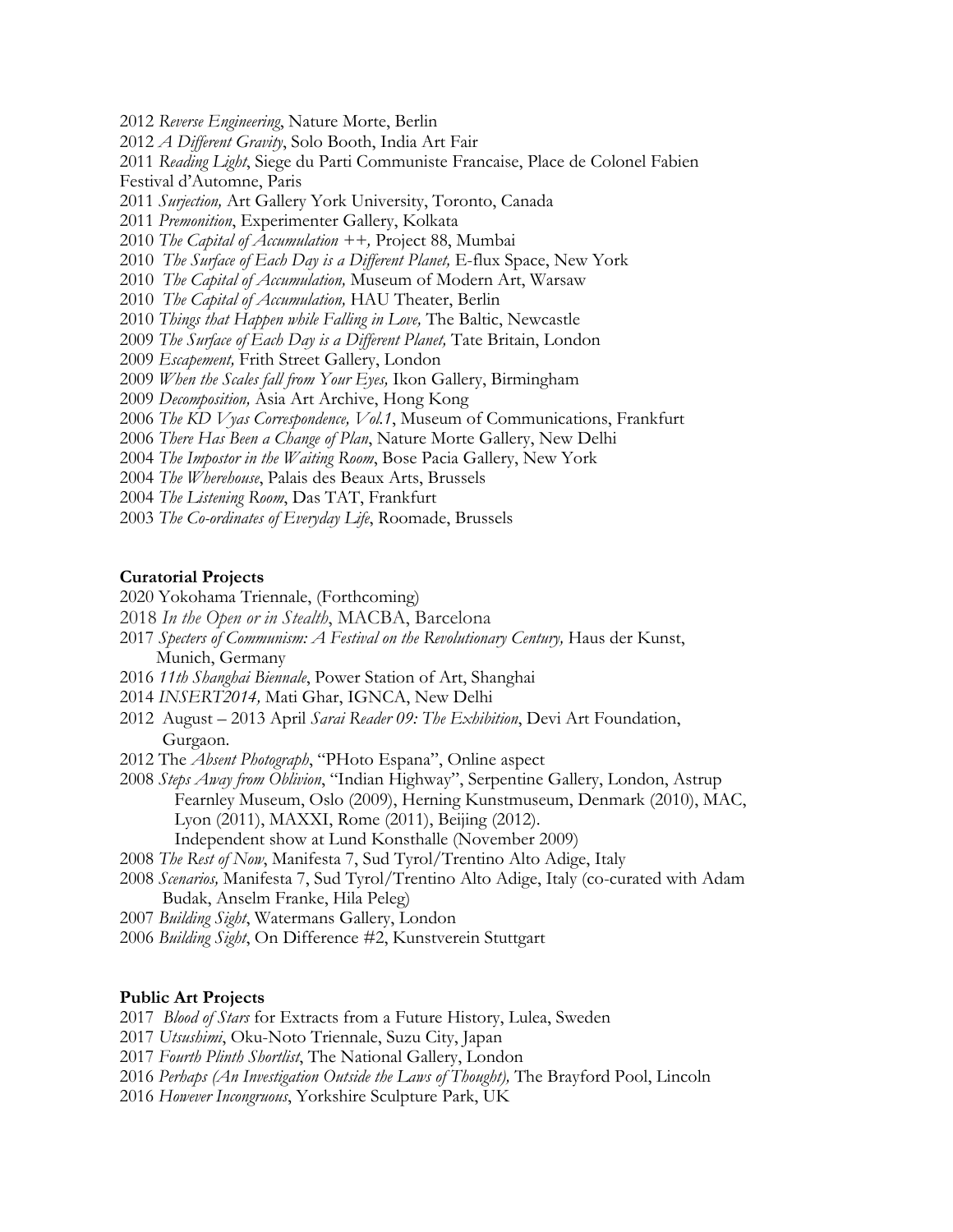- *Coronation Park*, Venice Biennale
- *If the World is a Fair Place,* Laumeier Sculpture Park, St Louis
- *Meanwhile | Elsewhere,* Dhaka Art Summit
- *The Vertebrae of Knowledge,* Instal Hope, Gothenburg Airport
- *The Auto-didact's Transport*, Gwangju Folly II, Gwangju
- *How to Get from Here to There*, Visual Motif, Festwochen Vienna
- *The Museum of Lost Constellations*, Time Memory and Representation*,* The Royal Observatory, Stockholm
- *The Fruits of Labour*, for *REAKT: Olhares e Processos*, Guimares, Portugal
- *Primary Education of the Autodidact* and *Robin Hood of Wisdom* for the *Copenhagen Art Festival*,
- Copenhagen, Denmark
- *Whenever the Heart Skips a Beat* (Print), 30 billboards in the *48 SHEET Billboard Project*, Birmingham
- *More Salt in Your Tears*, Baltic Sea
- *Five Uneasy Pieces*, *Anyang Public Art Project,* Seoul, Korea
- 2009 Participation in a competition-by-invitation for proposing a piece of public art in a square in central Oslo.
- *Unusually adrift along the shoreline, Neighbourhood Secrets*, Stavanger/Sandnes

### **Selected Performances and Lecture-Performances**

- *Planetary Pursuits***,** Global Academy, Salzburg
- *A Walk in Ten Scenes*, for *When is Space*, Jawahar Kala Kendra, Jaipur
- *Meerut Redux,* for Twilight Language, The Whitworth, University of Manchester, Manchester
- *The Necessity of Infinity*, Sharjah Biennale, UAE
- *The Return of Tipoo's Tiger,* V&A Museum, London
- *The Contemporary Contemporary*, ARoS Aarhus Art Museum, Denmark
- *Exhibitions and Labyrinths,* Stedelijk Museum, Amsterdam
- *Thicket/Memorophilia,* Tate Modern, Bankside, London
- *Time Symposium*, Institute of Modern Art (IMA), Brisbane
- 2014 I*ndia and History's Ghosts*, Barnard College, NYC
- *Time: The Raqs Media Collective and Sven Lutticken*, Stedelijk Museum, Amsterdam
- *Additions and Subtractions: On Being a Collective in Contemporary Art*, International Lecture Series,

Lincoln School of Art and Design, University of Lincoln, UK

- *Triangulations*, Glassell School of Art, Houston
- *The Last International,* Performa, New York
- 2013 Notes for a Biology of Numbers: Birds, Beasts and Games with Forms, Lecture for STUDIO @ Institute of Comparative Literatures, Columbia University
- 2013 Revolution in Counterpoint: Contemporary Performance Art and the Political Past: Conversation with John Rajchman, Michael Hardt, Rossella Biscotti, Molly Nesbit, Judith Lee Stronach Center, Columbia University
- *The Constant Baptism of Newly Created Things,* Centro de Arte Dos de Mayo, Madrid
- *Strangers at the Border: Perforations Along the Lines of Control*, Lines of Control:
- Partition as as Productive Space, Nasher Museum of Art, Duke University,
- *Seen at Secunderabagh* (with Zuleikha Chaudhri Productions), Chronus Centre, Shanghai
- *The Future will be Self-Organized, '*The Future Imperfect' Conference, Tate Modern, London
- *Telescopes, Time Capsules & Telegrams,* International Symposium: Art of Memory, Bonniers Konsthall, Stockholm
- *After Hours: Art, Imagination and the Residue of the Working Day, Momentous Times Forum,* Centre for Contemporary Art, Derry, Northern Ireland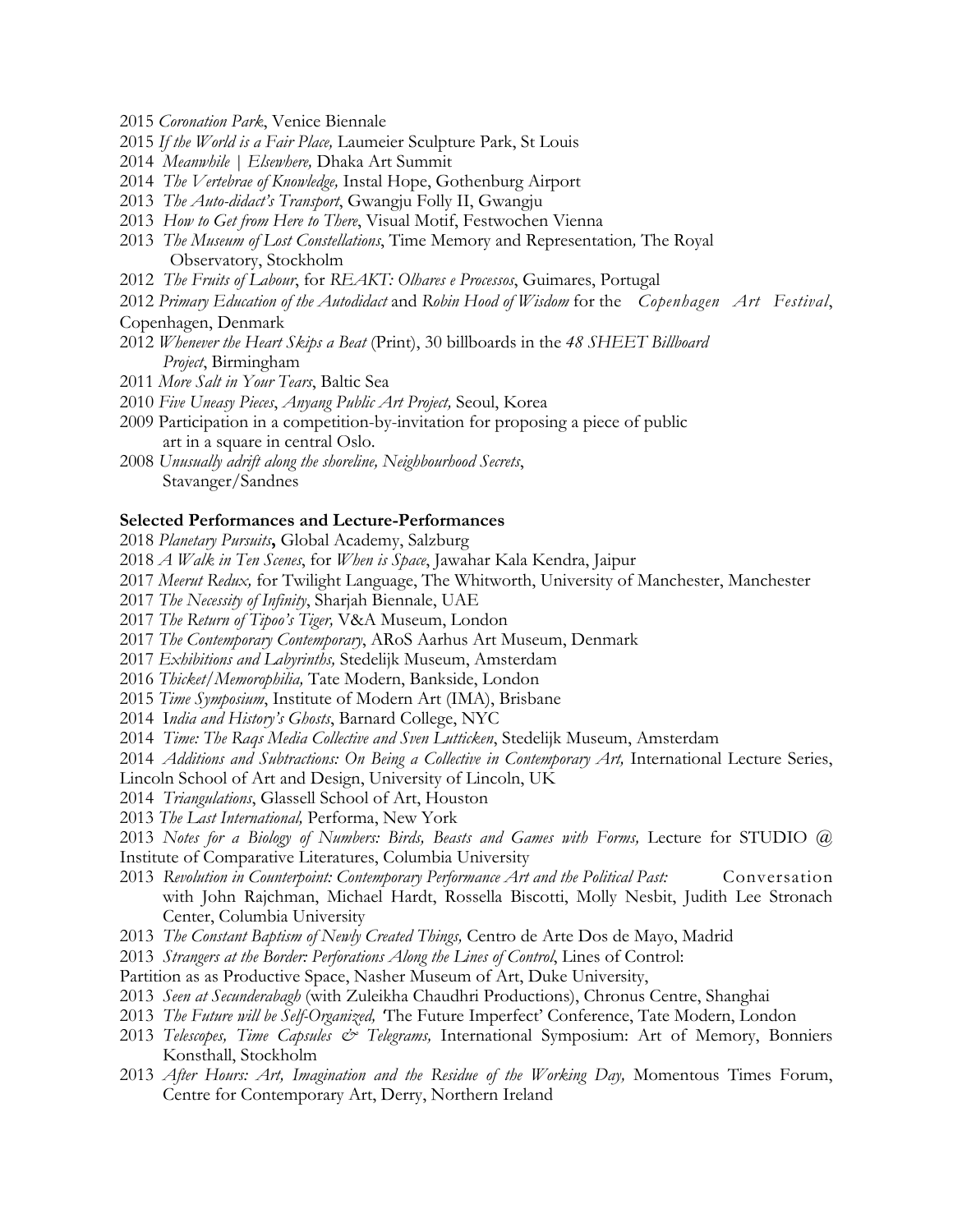- *The Taste of Nowhere,* Habits of Living, Brown University, Providence
- *The Great Bare Mat Exchanges,* Calderwood Hall, Gardner Museum, Boston
- *Oxygen,* Engadin Art Talks (EAT), Zuoz, Switzerland
- *About Time*, Wide Open School, Hayward Gallery
- *Seen at Secunderabagh* (with Zuleikha Chaudhri Productions), Kunsten Wochen, Vienna
- *Two or three things we know about the future*, SITAC, Mexico City
- 2012 Closing Panel, Indian Art Fair, New Delhi
- *Triangulations*, SALT Galata, Istanbul
- *Time Capsule: Reconsidered*, Bezalal Academy of Art and Design, Tel Aviv
- *An Ephemeris, Corrected for the Longitude of Tomorrow*, Clark Institute, Williamstown
- *Triangulations*, Claflin Lecture, Vassar College, Poughkeepsie
- *Timeliness*, ZKM Museum, Karlsruhe
- 2011 Contemporary Artist Series, Cleveland Museum of the Arts
- *Seen at Secunderabagh* (with Zuleikha Chaudhri Productions), KunstenFestival, Brussels + Festival d'automne, Paris
- *The Qualities of Time*, Portikus, Frankfurt
- *As Transient as a Whale,* Asia Art Archive, Hong Kong
- *Photographs and Phantoms*, Prefix 'Urban Field' Lecture Series, Toronto
- *Talking to KD Vyas*, Leonard and Bina Ellen Galleries, Montreal
- *The Pupil Dilates in Darkness (3 parts),* The New Museum, New York
- *Transhumance*, Frieze Art Fair Lecture Series
- *The Anthropometry of the Soul*, iniVA, London

#### **Selected Group Exhibitions**

- *Imagine a World : Revolution from Without*, The 8th Floor, New York
- *The Time Needs Changing*, Pera Museum, Istanbul
- *India & the World A History in Nine Stories,* National Museum, New Delhi
- *Common Threads: Weaving Stories Across Time,* Isabella Stewart Gardner Museum, Boston
- *Cassata Subduction,* Cassata Drone, Palermo, Sicily
- *Togetherness,* Royal West of England Academy, Bristol
- *ZEITSPUREN The Power of Now,* Pasquart Kunsthaus, Biel, Switzerland
- *FotoFest 2018 Biennale*, Houston, Texas
- *Re Present: Photography from South Asia,* Kamloops Art Gallery, Canada
- *Twisted Fold* for When is Space? Jawahar Kala Kendra, Jaipur
- *The Emperor's New Clothes* at Parted: A lost love story, Purdy Hicks Gallery, London
- *Traduttore, Traditore,* College of Architecture and the Arts University of Illinois, Chicago
- *To Refuse/To Wait/To Sleep,* Morris and Helen Belkin Art Gallery,Vancouver, British Columbia, Canada
- *Doublethink Double vision,* Pera Museum, Istanbul
- *Self-Portrait as the Billy Goat,* Whitechapel Gallery, London
- *The Edge of Here and the End of Now*, at Thresholds of Knowledge, Kingshuset, Lund University, Sweden
- *Presentomorrow* at Mondialité, Villa Empain, Brussels
- *Ecliptic,* at Field Guide, Remai Modern, Canada
- *Between Film and Photography,* FOMU Foto Museum, Antwerp
- *Collecting Europe artist commissions*, Victoria and Albert Museum, London
- *Superhumanity*, 3rd Istanbul Design Biennial, Istanbul
- *The Eighth Climate (What Does Art Do?)*, 11th Gwangju Biennale, Gwangju, Korea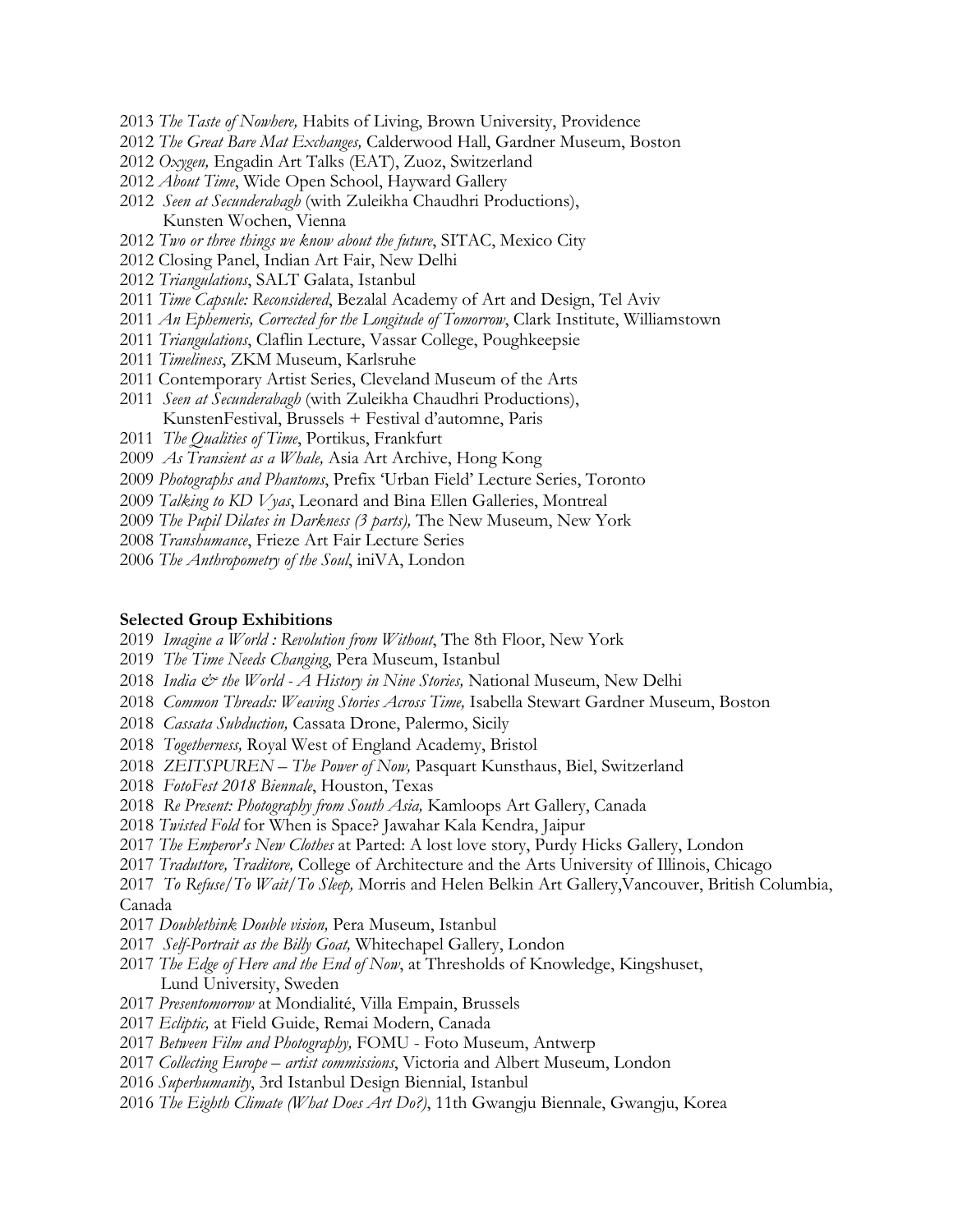- *Terminal P*, La Panacée, Montpellier, France
- *New Sensorium: Exiting from Failures of Modernisation*, ZKM, Karlsruhe
- 2016 Time / Image, Krannert Art Museum, University of Illinois at Urbana-Champaign
- *Time / Image*, Blaffer Art Museum, University of Houston
- *Global Imaginations*, Museum de Lakenhal, Leiden, Netherlands
- *History Lessons*, Centro Atlántico de Arte Moderno (CAAM), Las Palmas de Gran Canaria, Las Palmas, Spain
- *Telling Time*, MUDAC Musée de Design et d'Arts Appliqués Contemporains, Lausanne, Switzerland
- *All the World's Futures*, curated by Okwui Enwezor, 56th International Art Exhibition, La Biennale di Venezia
- *playing future*, Kunsthalle zu Kiel, Kiel, Germany
- *The BANK Show, Vive le Capital*, BANK, Shanghai, China
- *Postdate: Photography and Inherited History in India*, San Jose Museum of Art, San Jose, California, USA
- *The Jerusalem Show VII*, Khalidi Library, Jerusalem
- *A Museum of Immortality,* Ashkal Alwan, Beirut
- *Spaghetti Harvest,* Project 88, Mumbai
- *Agitationism, Ireland Biennale,* Limerick, Ireland (with Iswanto Hartono)
- *Fear and Understanding, Bucharest Biennial,* Bucharest
- *Helsinki Photo Biennial,* Helsinki Museum of Photography, Helsinki
- *Waiting for the Wind,* Experimenter Gallery, Kolkata
- *Aesthetic Bind | Phantomata*, Gallery Chemould, Mumbai
- *Singapore Biennale,* with Iswanto Hartono, Singapore
- *Aesthetic Bind | Citizen Artist: Forms of Address,* Gallery Chemould, Mumbai
- *Momentous Times,* Centre for Contemporary Art, Derry
- *Off Modern: Ruins of the Future,* Stella Art Foundation, Moscow
- *Real DMZ Project,* Artsonje Centre Seoul & Cheorwon-gun, South Korea

*Lines of Control: Partition as a Productive Space,* Nasher Museum of Art, Duke University

- *Bill of Lading,* Two-Person Show, Herzeliya Museum, Israel
- *Host and Guest,* Tel Aviv Museum of Art, Tel Aviv
- *Words Don't Come Easily*, Centre for International Light Art, Unna, Germany
- *The Multitude Art Prize,* Ullens Contemporary Art Centre, Beijing
- *Weiner Festwochen*, Vienna
- *Sharjah Biennale*, Sharjah
- *Theo.do.lites*, Institute for Contemporary Arts, Singapore
- *Benzine: Energies of the Mind*, Palazzo Re Enzo, Edinburgh & La Triennale, Milan
- *Economy*, Stills & CCA, Edinburgh
- *Colecion VI*, Centro de Arte Dos de Mayo, Madrid
- *Benin Biennale,* Benin
- *Bandung Pavilion, Shanghai Biennale,* Shanghai
- *2nd Ural Biennial of Contemporary Art*, Ekaterinaberg, Russia
- *Art Unlimited*, Art Basel, Switzerland
- *Creative Destruction*, Whitney Curatorial Program, New York
- *Helicotrema,* Serra dei Giardini, Venice, Italy
- *Living Copenhagen,* Royal Danish Academy of Arts, Copenhagen
- *Critical Mass*, Tel Aviv Museum, Tel Aviv
- *In Deed: Certificates of Authenticity*, SALT Beyoglu, Istanbul
- *Manifesta 9*, Genk, Belgium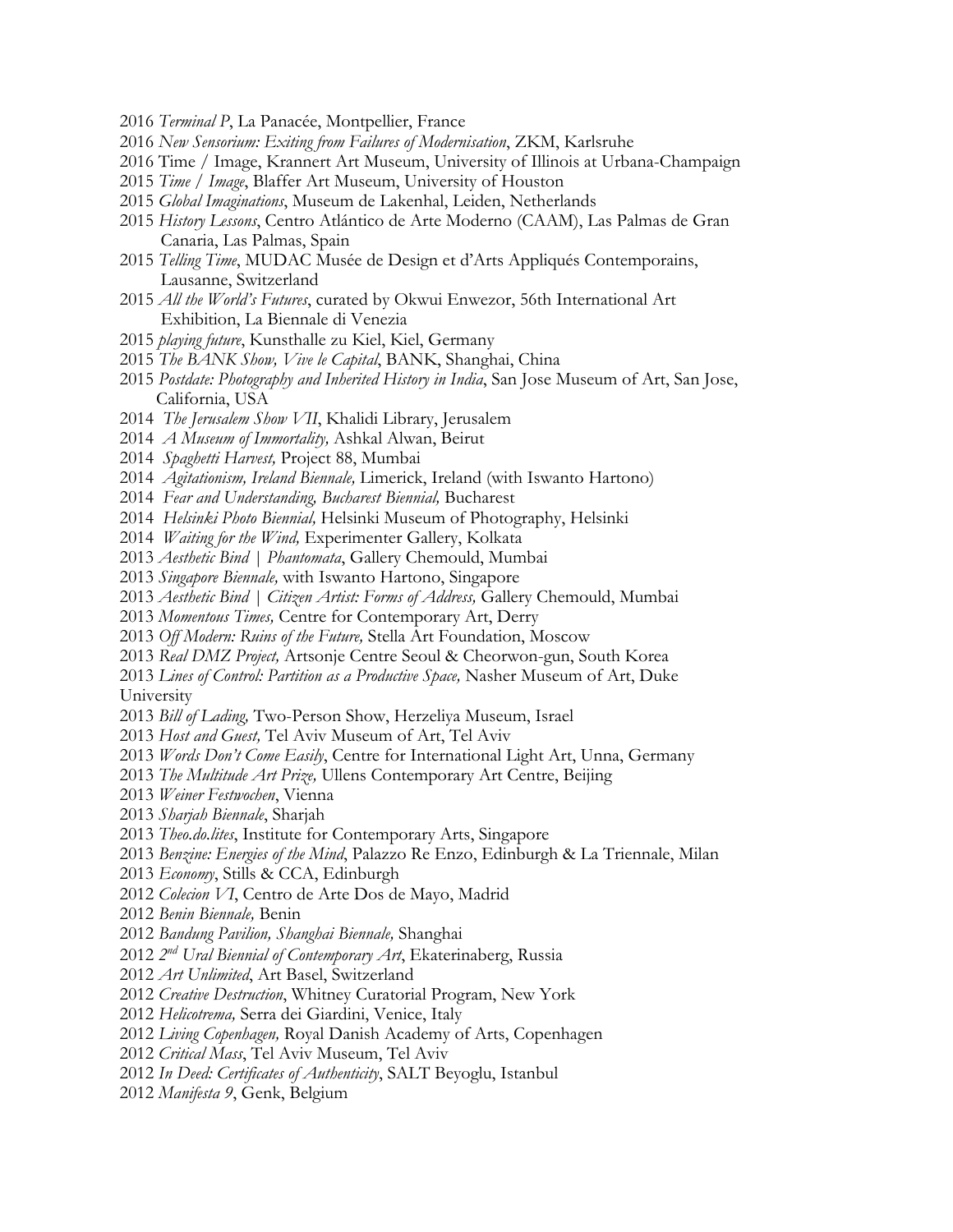- *Lines of Control*, Johnson Museum, Ithaca
- *Social Fabric*, Iniva, London
- *Cynical Love: Life in the Eveeryday*, Kiran Nadar Museum, NOIDA
- *The Contemporary Sultanate*, Exhibit 320, New Delhi
- *Between the Cracks*, Latitude 28, New Delhi
- *Critical Fetiches,* Museo de la Ciudad de Mexico
- *India side by side,* Centro Cultural Banco do Brasil, Rio De Janeiro, Brazil
- *Words: A User's Manual*, Exhibit 320, New Delhi
- *In You is the Illusion of Each Day*, Latitude 28, New Delhi
- *The Matter Within: New Contemporary Art of India,* Yerba Buena Centre for the Arts, San Francisco
- *The Global Contemporary: Art worlds after 1989*, ZKM, Karlsruhe
- *In Deed: Certificates of Authenticity in Art,* De Vleeshal, Netherlands
- *Medi(t)ation: Asian Art Biennial,* Taichung, Taiwan
- *Indian Highway V*, MAXXI, Rome
- *Momentum: Nordic Biennial*, Moss, Norway
- *Próximo Futuro*, Gulbenkian Foundation, Portugal
- *Contemporary Art Archipelago*, Turku and the Baltic Archipelago, Finland
- *Paris-Delhi-Bombay*, Centre Pompidou, Paris
- *Indian Highway IV*, MAC, Lyon
- *Against All Odds*, Lalit Kala Akademi, New Delhi
- *Where do we migrate to?,* Centre for Art, Design & Visual Culture, Baltimore
- *Shanghai Biennale*, Shanghai, China
- *From the West Heavens,* Shanghai, China
- *Sao Paulo Biennale*, Sao Paulo, Brazil
- *Documents 2010*, Today Art Museum, Beijing
- *Anyang Public Art Project,* Anyang, South Korea
- *The River Project,* Campbelltown Arts Centre, Australia
- *KODRA Fresh Festival,* Thessaloniki, Greece
- *Real/Unreal,* Experimenter Gallery, Kolkata
- *The New Décor,* Hayward Gallery, London
- *Critical Fetishes,* Centro de Arte Dos de Mayo, Madrid
- *DORM*, The Model, Sligo, Ireland
- *KrimiSeries*, Museum London, Ontario, Canada
- *Indian Highway,* HEART Museum, Denmark
- *Untitled Project Part 1*, Gallery Open Eyed Dreams, Cochin
- *Experimental Geography*, Miller Gallery, Carnegie Mellon, Pittsburgh
- *Ballard Estate,* Religare.i, New Delhi
- *Living off the Grid,* Anant Art Gallery, NOIDA
- *The Astonishment of Being,* Birla Academy, Kolkata
- *Now What Democracy and Contemporary Art,* Space Hamilton, Seoul
- *The Republic of Illusion,* Gallery Krinzinger, Vienna
- *Whose Exhibition is this?,* Taipei Fine Art Museum, Taipei
- *Indian Highway*, Astrup Fearnley Museum, Oslo
- 2008 2009 *A Question of Evidence*, Thyssen Bornemisza Art Contemporary, Vienna
- *Indian Highway*, Serpentine Gallery, London
- *Chalo India*, Mori Museum, Tokyo + National Centre for Contemporary Art, Korea + Essl Museum, Vienna
- *The Art of Participation: 1950 to Now*, San Francisco Museum of Modern Art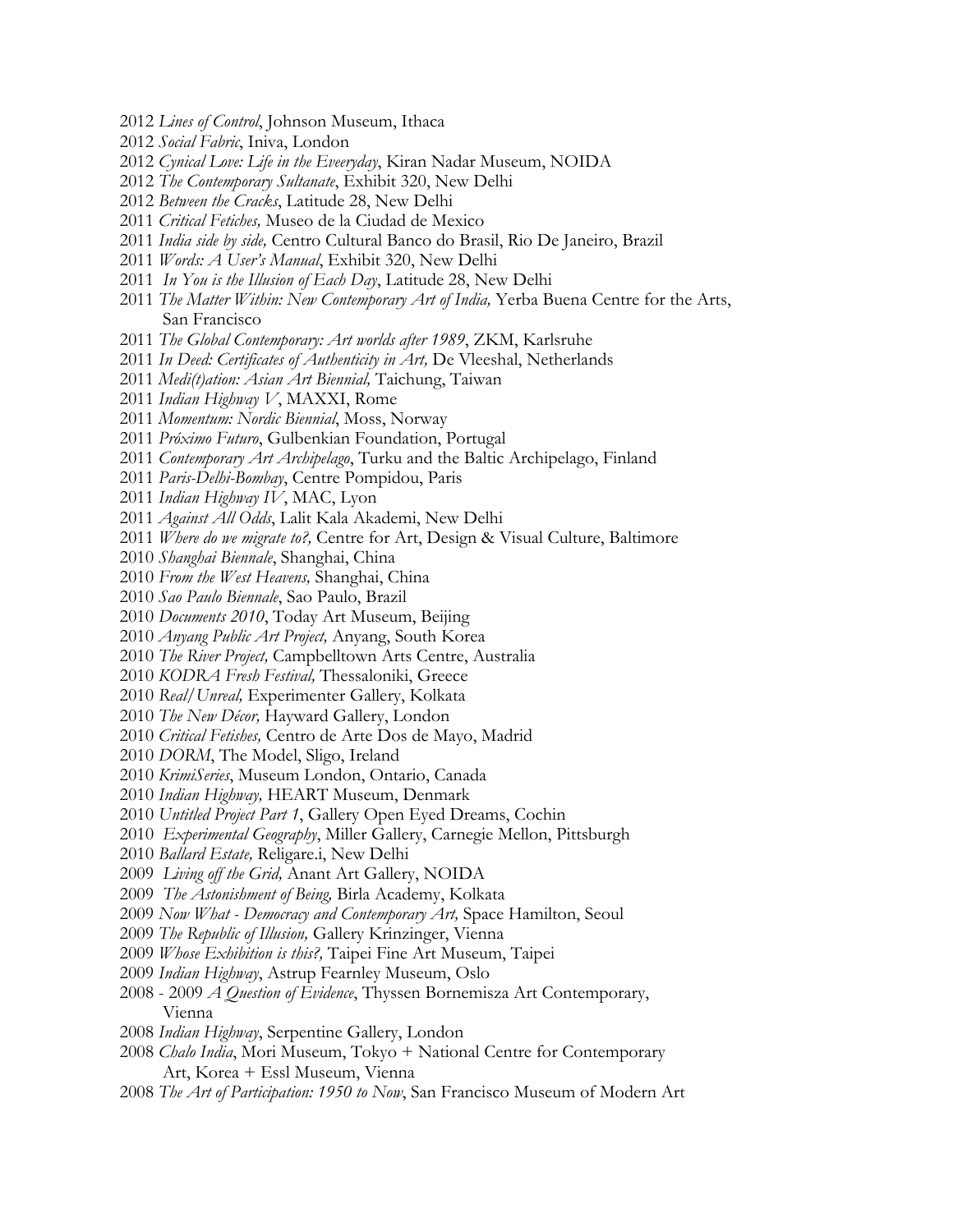- *Collection as Aleph*, Kunst Museum Graz
- *Territorial Phantom*, Netherlands Media Art Institute
- *The Santhal Family*, MUHKA, Antwerp
- *Horn Please*, Kunstmuseum Berne
- *Urban Manners*, HANGAR BICOCCA, Milan
- *Istanbul Biennial*
- 2007 India: *New Installations*, Mattress Factory, Pittsburgh
- *Shooting Back*, Thyssen Bornemisza Art Contemporary, Vienna
- *The Thermocline of Art*, ZKM, Karlsruhe
- *Touring Show*, Rhizome.Org at the New Museum of Contemporary Art http://rhizome.org/events/timeshares/
- *World Factory*, San Francisco Art Institute, San Francisco
- *Art of the Possible*, Lund Konsthall, Lund
- *Dictionary of War*, Graz
- *Academy: Learning from Art*, MuHKA, Antwerp
- *Public Moment*, Seoul
- *Utopia Station\_Free Speech,* Davis Centre, Princeton University
- *Janken: The Power of Chance*, Ogaki Biennale of New Media Art, Ogaki
- *Sub-contingent*, Fondazione Sandretto Re Rebaudengo, Turin
- *Zones of Contact*, Sydney Biennial, Museum of Contemporary Art, Sydney
- 2006-2007 *The Backroom*, San Francisco (New Langton Arts and San Francisco Camerawork), Los
- Angeles (Culver City), Mexico City (University Claustro de Sor Juana), Paris (Kadist Art Foundation)
- *Dark Places*, Santa Monica Museum of Art, California
- 2006 2005 *Digital Discourse*, Malta
- *Linked,* Govett-Brewster Gallery, New Plymouth, New Zealand
- *Cultural Futures*, AUT, Auckland
- *Icon: India Contemporary*, 51st Venice Biennale, Venice
- *Beyond*, 2nd Guangzhou Triennial, Guangzhou
- *Citizen*, London, Leicester, Belfast
- *Ephemeral Cities: A Project Space*, Deptford X, London
- *Adaptations*, Apex Gallery New York + Fredricianum, Kassel
- *International 04*, Tate Gallery Café, Liverpool Biennial, Liverpool
- *Do you Believe in Reality?*, Taipei Beinnial 2004, Taipei
- *Globalia,* Frauen Museum, Bonn
- *ISEA 2004*, Tallinn
- *The Structure of Survival*, 50th Venice Biennale, Venice
- *Utopia Station,* , 50th Venice Biennale, Venice
- *How Latitudes Become Forms*, Walker Art Centre, Minneapolis
- 2003, *Geography and the Politics of Mobility*, Generali Foundation, Vienna
- *Invisible Cities*, Belfast
- *Kingdom of Piracy*, Ars Electronica, Linz
- *Emocao Art.Ficial*, Itau Cultural Centre, Sao Paulo
- *Documenta 11*, Kassel

#### **Selected Books and Print Projects**

*Raqs Media Collective: Everything Else is Ordinary* Edited by Susanne Gaensheimer Kerber Verlag, Berlin, 2018

*Read By, Written By*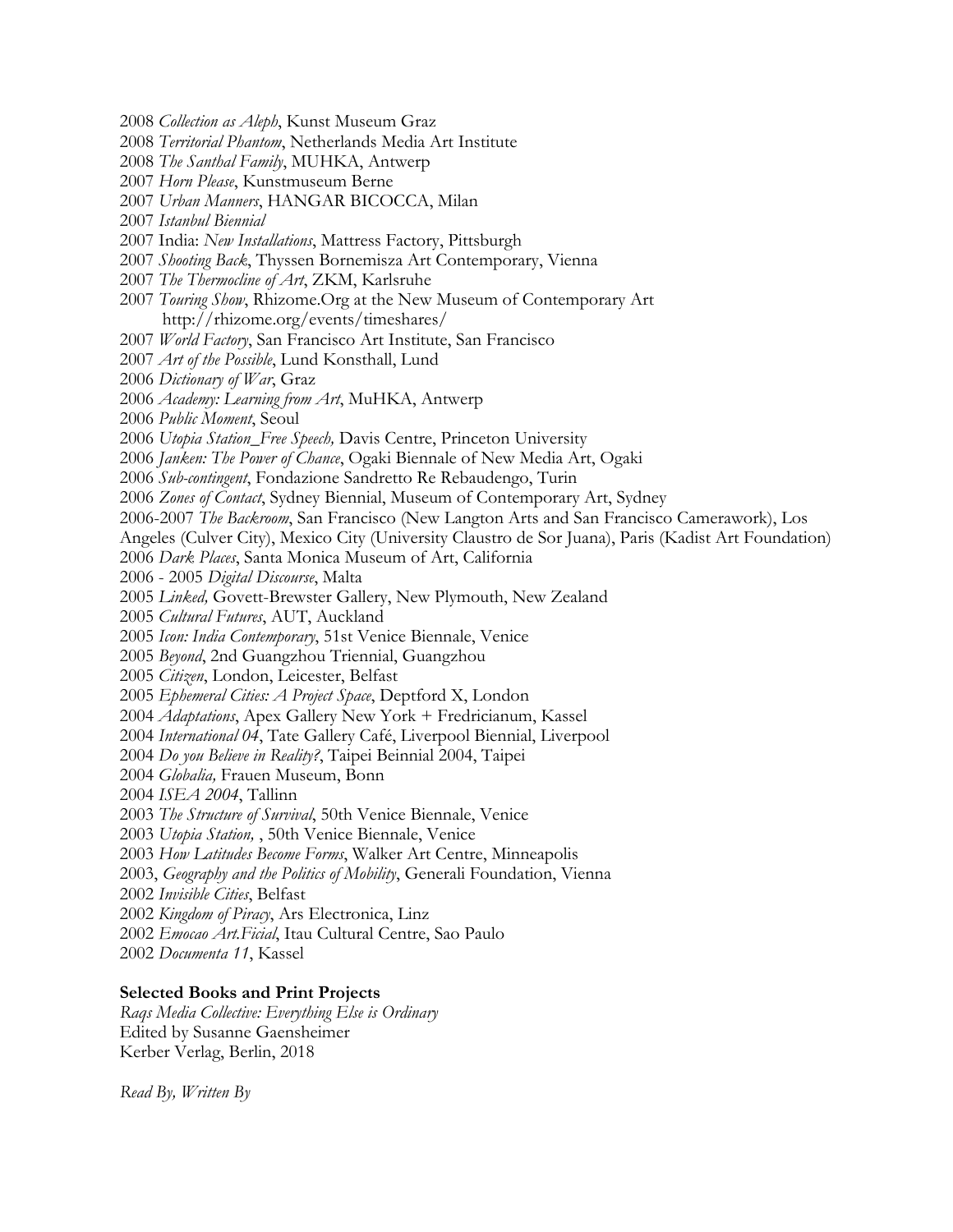Edited by Raqs Media Collective and Theodor Ringborg Art & Theory Publishing, Stockholm, 2017

*We Are Here, But Is It Now? (The Submarine Horizons of Contemporaneity)* Raqs Media Collective. Contemporary Conditions Series, Series Editors - Jacob Lund & Geoff Cox Sternberg Press. Berlin & New York, 2017

*Raqs Media Collective: Twilight Language* Whitworth Art Gallery (October 3, 2017)

*Untimely Calendar*  Edited by Shveta Sarda, with Raqs Media Collective (Notes from the Archive of Raqs Media Collective in Accompaniment to the Untimely Calendar Exhibition at the NGMA, Delhi) National Gallery of Modern Art, New Delhi, 2015

*Raqs Media Collective: Casebook* Edited by Philip Monk Art Gallery of York University, Toronto, 2014

*Raqs Media Collective : Kinetic Contemplations* (in Chinese) Jincheng Press, Beijing, 2013

*Es Posible Porque es Posible (It's Possible Because It's Possible)*  Raqs Media Collective (Spanish and English) Edited by Cuauhtemoc Media and Ferran Barenblit MUAC, Universidad Nacional Autónoma de México, Mexico City, 2012

*Está Escrito Porque Está Escrito* (It's Written Because it is Written) : A Bilingual, Spanish-English anthology of essays and texts by the Raqs Media Collective Edited by Cuauhtemoc Media and Ferran Barenblit MUAC, Universidad Nacional Autónoma de México, Mexico City, 2012

*Grab the Wind* Image series Le Journal de la triennale, No. 3 Paris Triennial, 2012

*The Robin Hood of Wisdom* Image + Text Art Review Issue 60, Summer 2012

*The Translator's Silence* Laser-incised paper work Lines of Control, Johnson Museum, Ithaca 2012

*Shore Leave* Phantoroman (image + text)